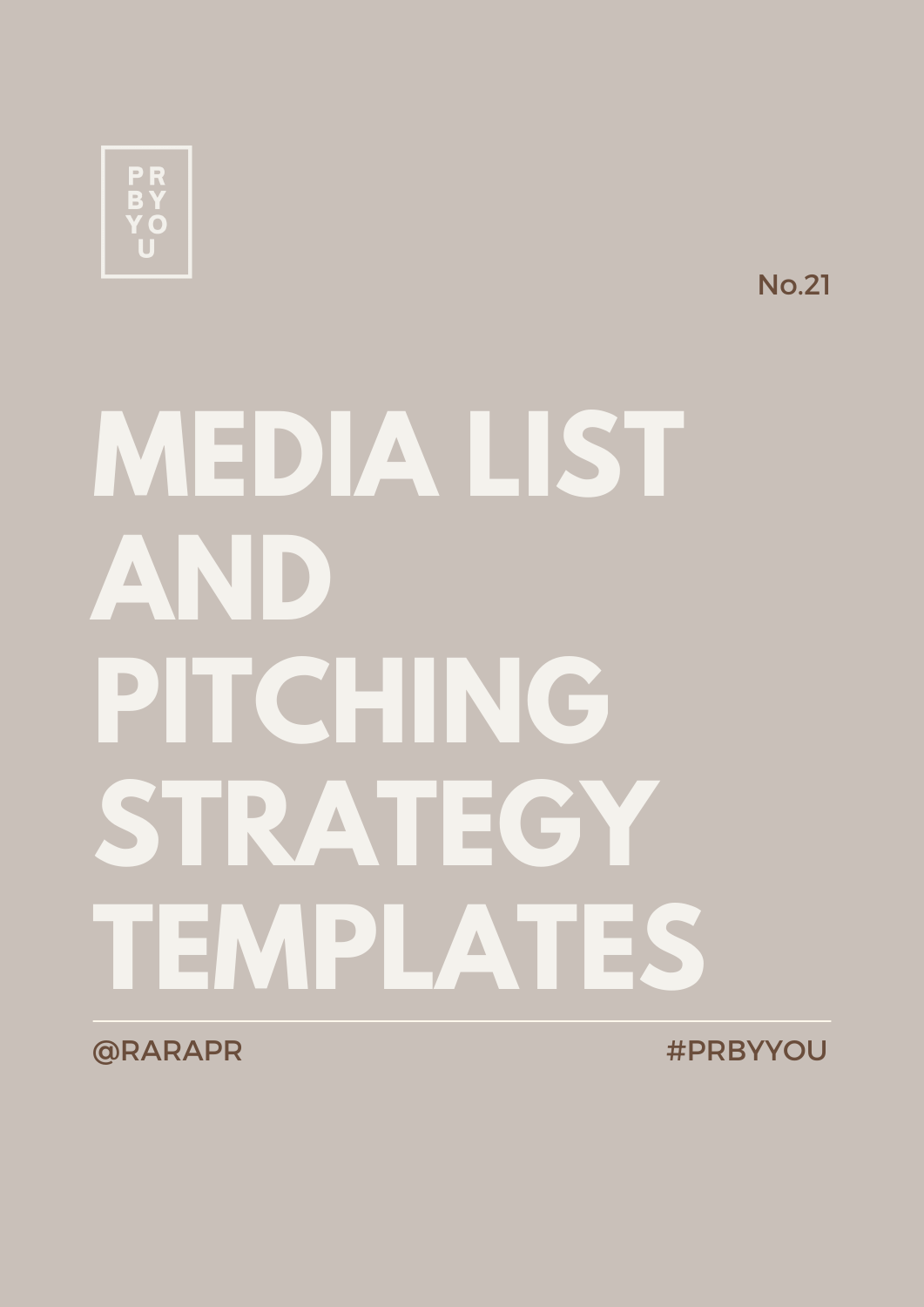**COVER PAGE**

# **THE MEDIA LIST AND PITCHING STRATEGY TEMPLATES**

Copyright  $\mathbb{C}$  RARAPR PTY LTD. All rights reserved.

The purchasee has purcahsed the right to save this document as a PDF and create copies within Canva for the intended use of its creation – to up-level in-house or agency PR tools for one single user. It is not for on-sale. It is not within the terms for this document to be shared beyond the purchasee. All copywriting belongs to raraPR and cannot be replicated without noted credit. One single customer license per product. RARAPR reserves the right to pursue legal remedies against violations.

**RARAPR.COM**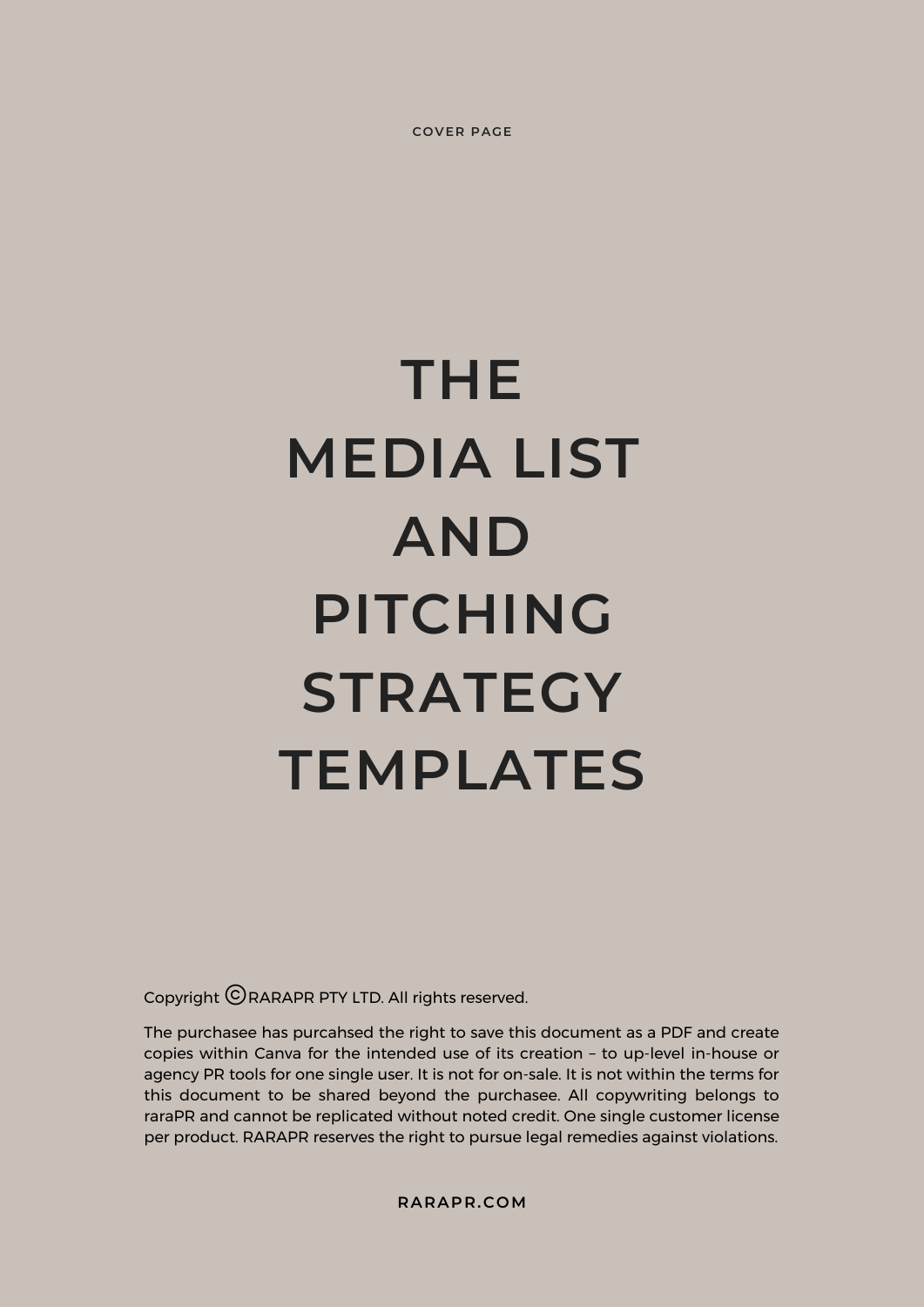**EXPRESSION OF VALUE**

## **AN EASY TO FOLLOW FORMAT.**

## **PR LESSONS AND RATIONALE BACKED BY INDUSTRY EXPERIENCE.**

**WORKSHEET FACILITATORS TO HELP YOU CREATE A MEDIA LIST AND PITCHING STRATEGY.**

**UP-LEVEL YOUR PR TOOLS AND SYSTEMISE YOUR PR PROCESSES.**

**SUPPORT AND MENTORSHIP TO GUIDE YOU THROUGH PROVEN RARAPR TOOLS, TEMPLATES AND PROCESSES.**

**A DIGITAL TOOL TO HELP YOU ORGANISE YOUR MEDIA LISTS AND PITCHING.**

**TIP// WE RECOMMEND USING THESE AS DESIGN INSPIRATION AND PROMPTS. YOU CAN USE THE LIST TEMPLATES AS A REFERENCE TO BUILD YOUR LIST WITHIN YOUR PREFERRED DATA MANAGEMENT SOFTWARE.**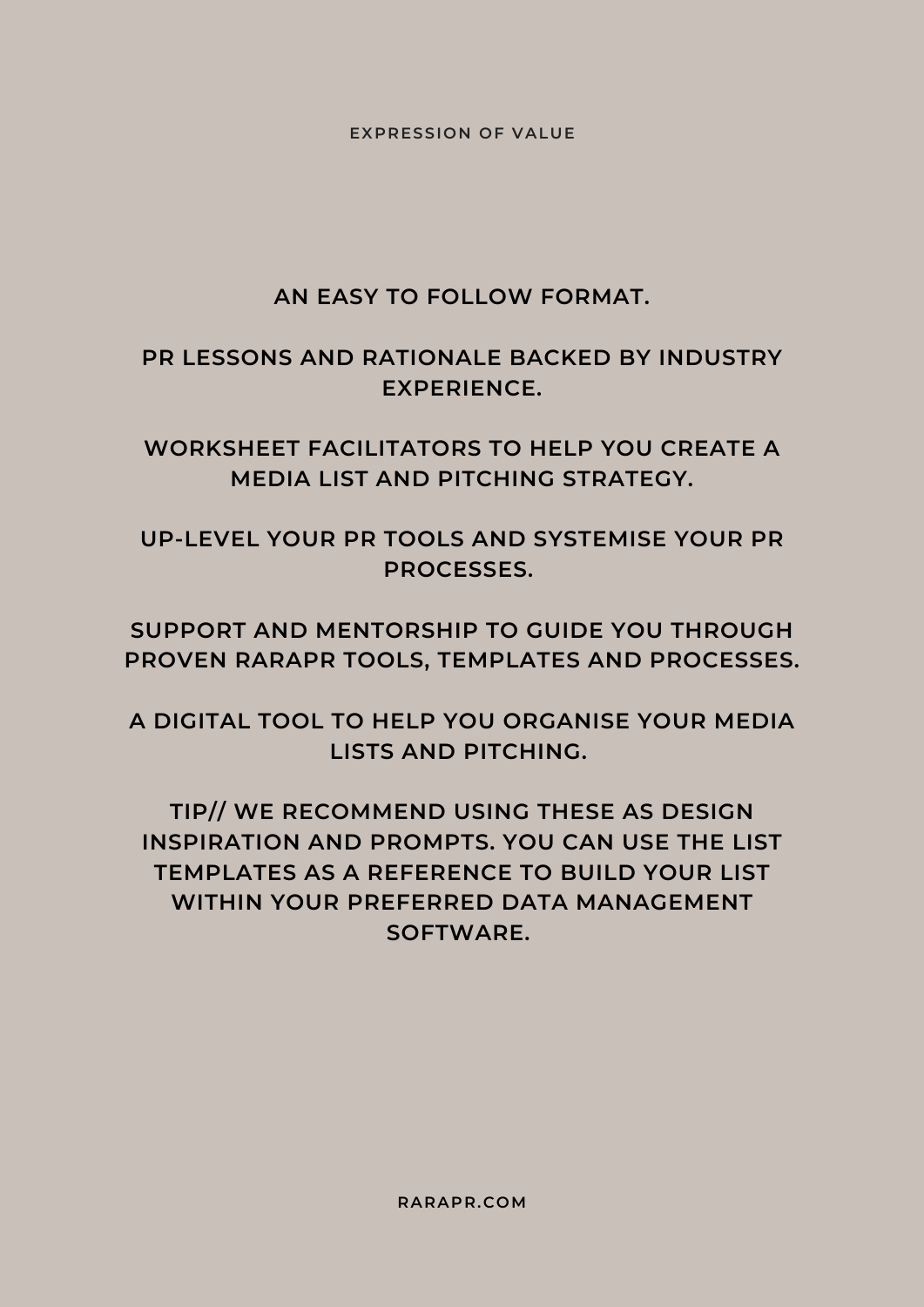# **CONTENTS**

| <b>Cover Page</b>                  |           |
|------------------------------------|-----------|
| Preamble                           | $2 - 5$   |
| <b>Media List Templates</b>        | $7 - 9$   |
| <b>Pitching Strategy Templates</b> | $10 - 14$ |
| <b>Pitch Facilitators</b>          | $15 - 19$ |
| The Media Strategy Checklist       | 36        |
| Summary                            | 37        |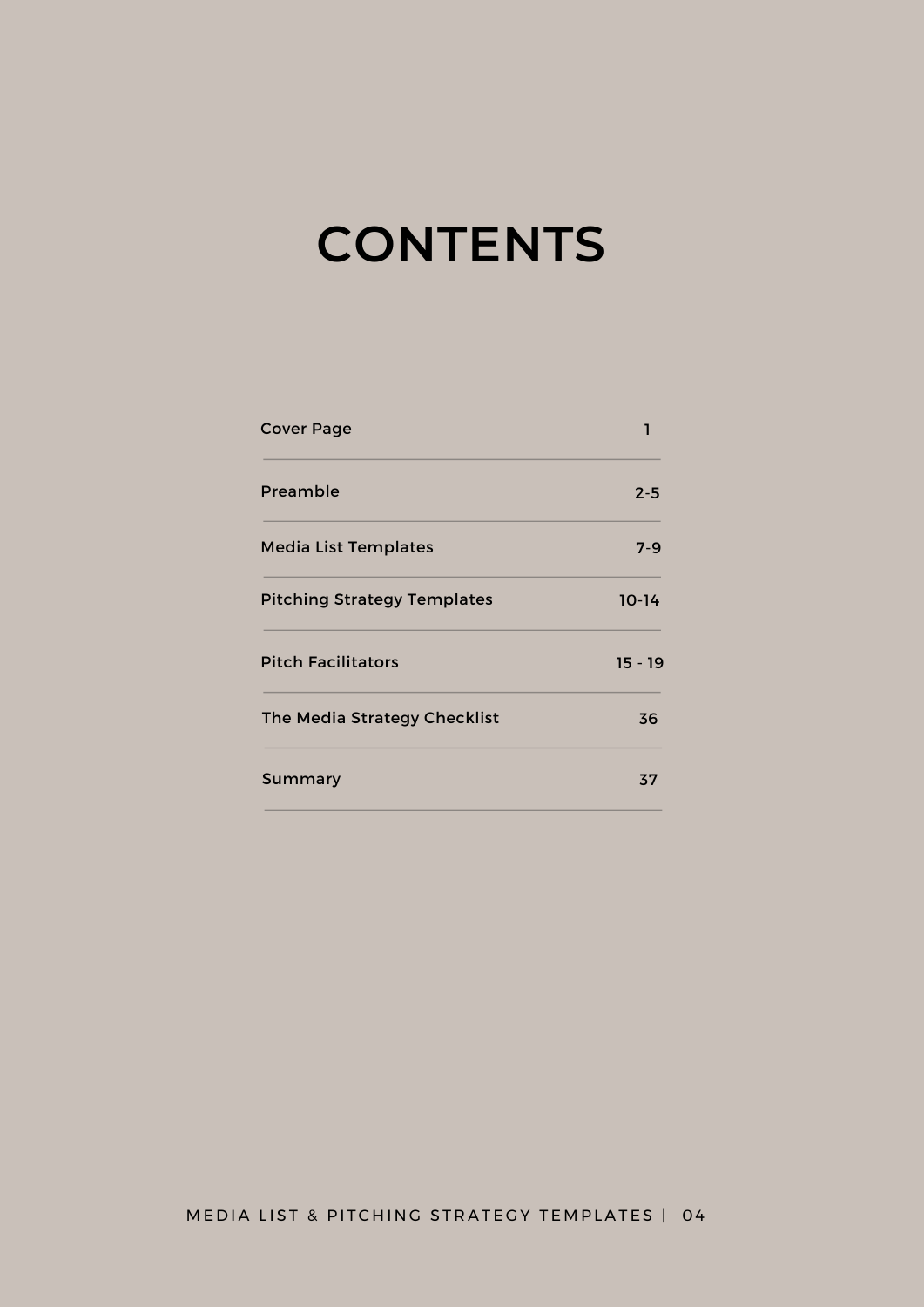## **THE APPROACH**

A thoughtfully created media list that is well researched is an important foundation for gaining media coverage and third party endorsement across mediums. Whether it be print, TV, radio, blogs or via social media influencers - a media list documents the key media contacts who would be interested in stories about your business, the news surrounding your business and industry and your area of expertise.

Research and planning are essential to unearthing opportunities that help you to secure media coverage. A quality precision type approach is far more effective than casting the net wide and securing little or worse, nothing. You'll need to put your best PR scouting hat on and go deep into the who, what, when, where and why. Be sure to take all the time that's needed to craft and tailor a thoughtful and high impact pitch. The more you know and plan where your story can be placed, the more success you'll have with your outreach.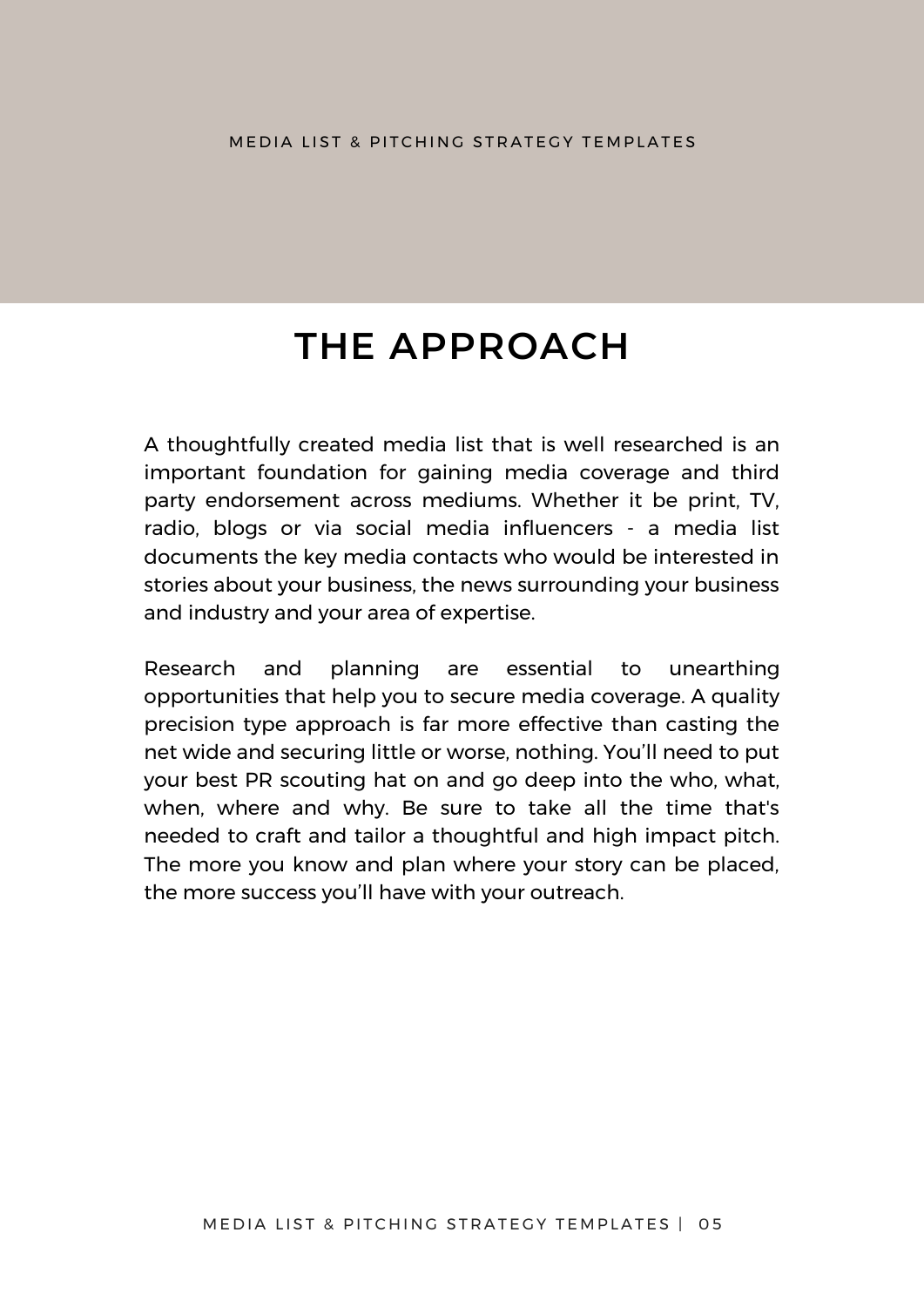JADE ROBERTS

"YOUR MEDIA LIST BECOMES THE ROADMAP TO CONNECTING AND CONVERTING A PITCH INTO COVERAGE.

THE MAP IS WHERE YOU START, IT TRACKS YOUR JOURNEY, YOUR PROGRESS AND KEEPS YOU ON-PATH FROM GETTING LOST. THE MAP IS HOW YOU WILL GET TO WHERE YOU NEED TO GO."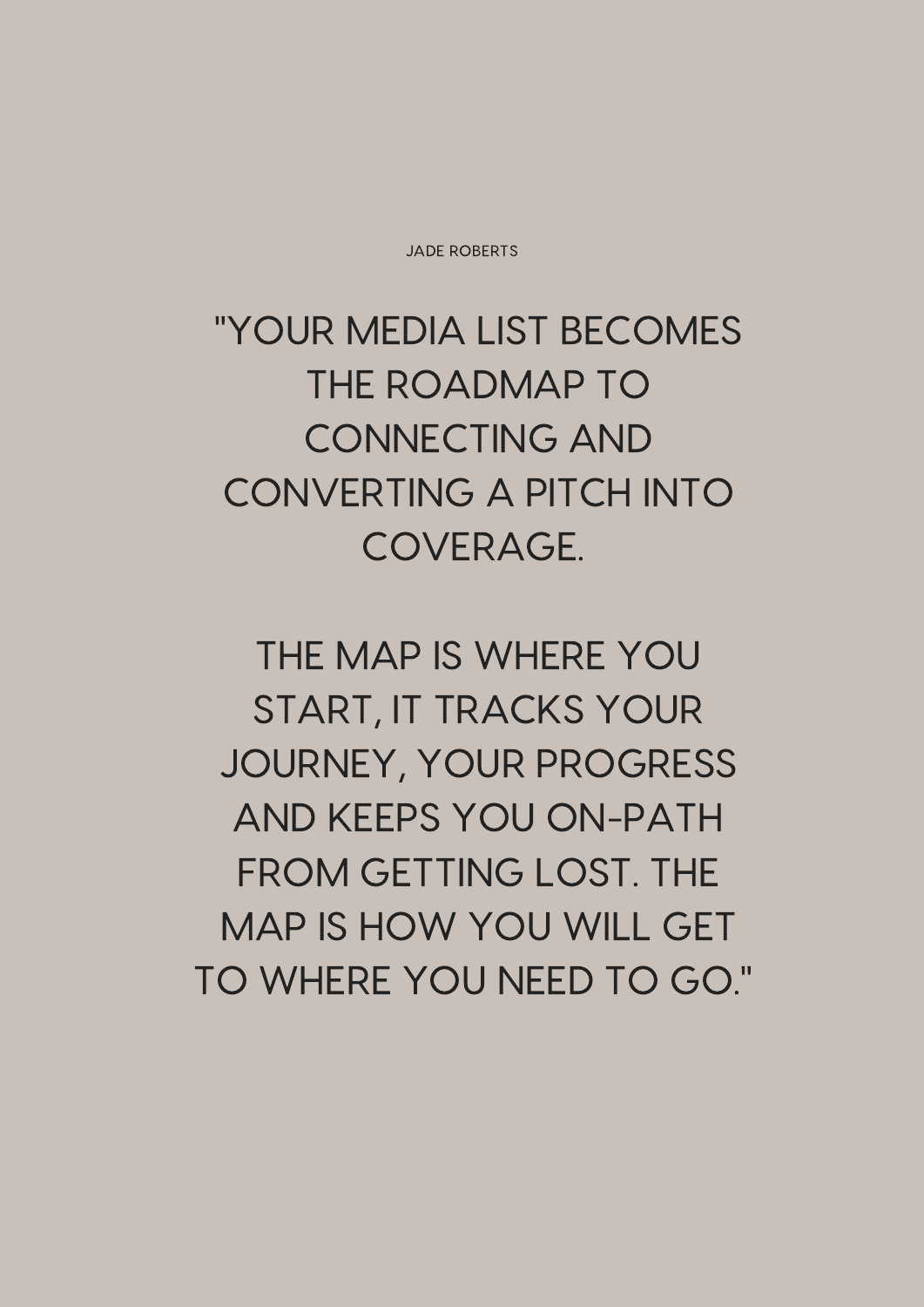**COVER PAGE**

# **THE MEDIA LIST TEMPLATES [PROJECT NAME]**

**CLIENT NAME GOES HERE**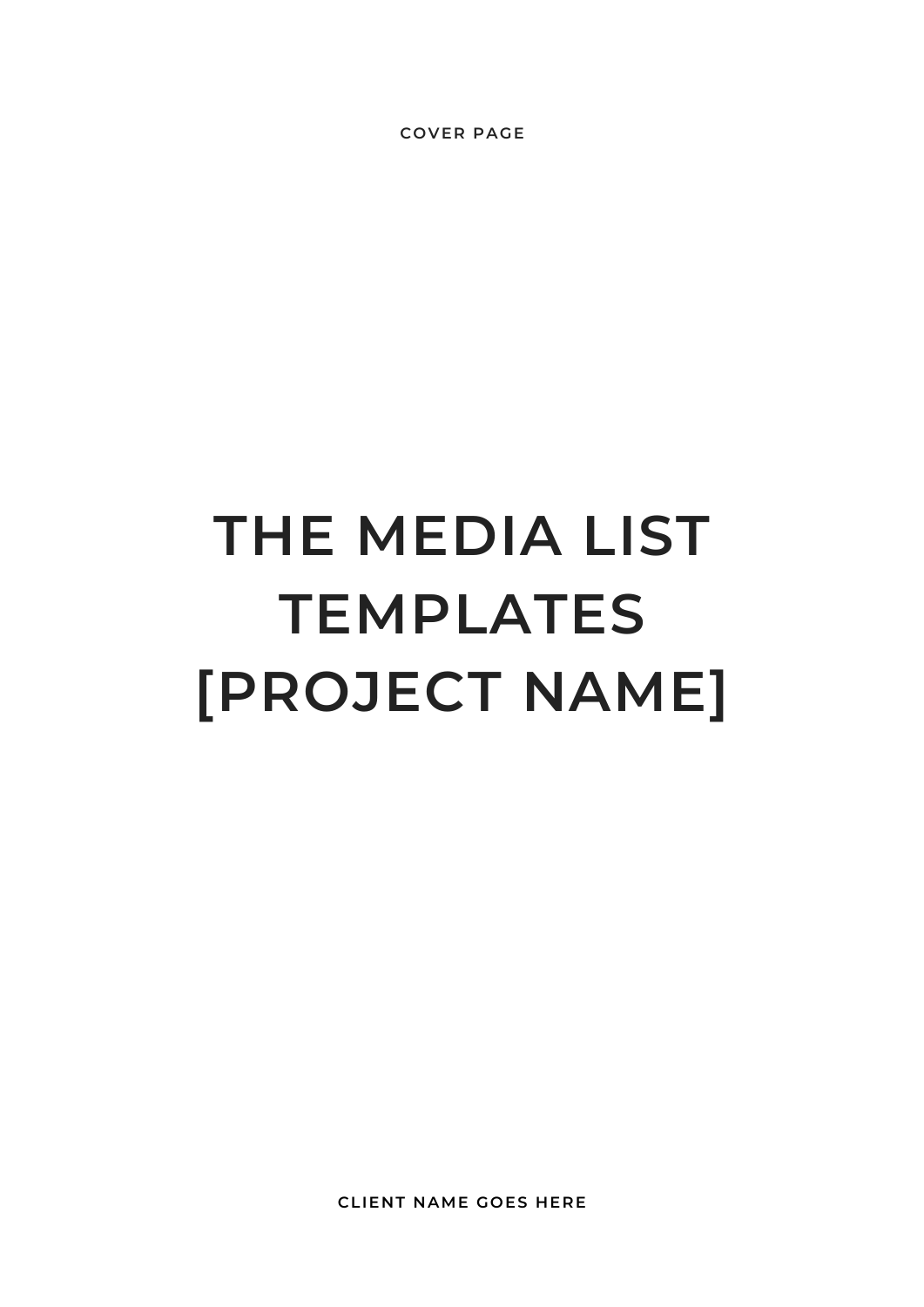# MEDIA LIST & PITCHING TEMPLATE MEDIA LIST & PITCHING TEMPLATE

| O  |  |
|----|--|
| ш  |  |
|    |  |
| n  |  |
| с  |  |
| o. |  |
|    |  |

| COMMENTS<br>STATUS |  |  |  |  |  |  |  |  |  |  |  |  |  |
|--------------------|--|--|--|--|--|--|--|--|--|--|--|--|--|
|                    |  |  |  |  |  |  |  |  |  |  |  |  |  |
| ANGLE              |  |  |  |  |  |  |  |  |  |  |  |  |  |
| POSITION/TITLE     |  |  |  |  |  |  |  |  |  |  |  |  |  |
| CONTACT/DETAILS    |  |  |  |  |  |  |  |  |  |  |  |  |  |
| PUBLICATION        |  |  |  |  |  |  |  |  |  |  |  |  |  |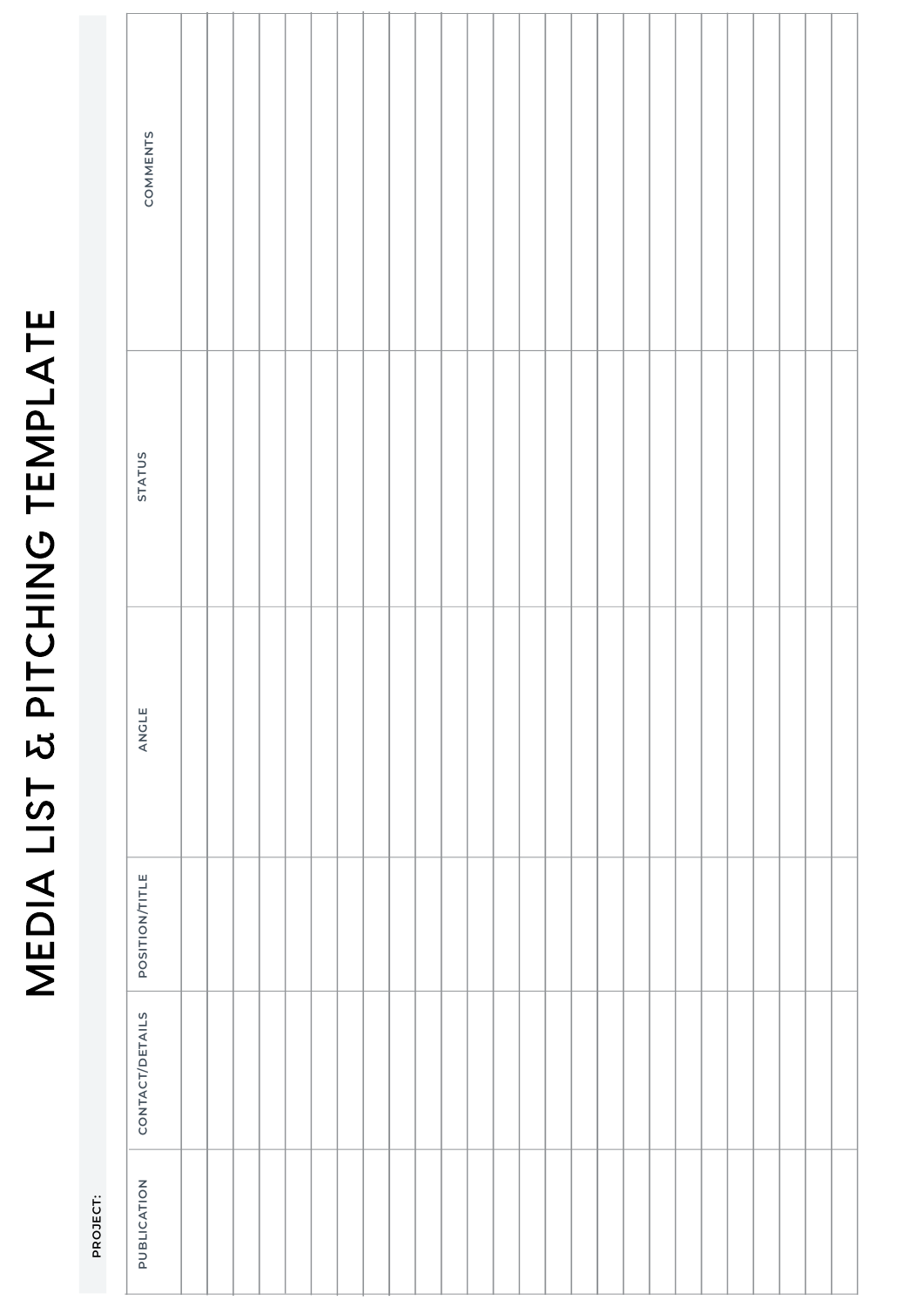## **MEDIA TARGETS**

**Contract Contract Contract** 

## **PROJECT/CAMPAIGN:**

| <b>PRINT</b> |  |  |  |  |  |
|--------------|--|--|--|--|--|
| $\bigcirc$   |  |  |  |  |  |
| 02           |  |  |  |  |  |
| 03           |  |  |  |  |  |
| 04           |  |  |  |  |  |
| 05           |  |  |  |  |  |
| 06           |  |  |  |  |  |
| 07           |  |  |  |  |  |

| <b>ONLINE</b> |  |  |  |  |  |  |
|---------------|--|--|--|--|--|--|
| $\bigcirc$    |  |  |  |  |  |  |
| 02            |  |  |  |  |  |  |
| 03            |  |  |  |  |  |  |
| 04            |  |  |  |  |  |  |
| 05            |  |  |  |  |  |  |
| 06            |  |  |  |  |  |  |
| 07            |  |  |  |  |  |  |

| <b>TV/RADIO</b> |        |
|-----------------|--------|
| $\bigcirc$      |        |
| 02              |        |
| 03              |        |
| 04              |        |
| 05              |        |
| 06              |        |
| 07              | $\sim$ |

|            | <b>SOCIAL</b> |  |
|------------|---------------|--|
| $\bigcirc$ |               |  |
| 02         |               |  |
| 03         |               |  |
| 04         |               |  |
| 05         |               |  |
| 06         |               |  |
| 07         |               |  |
|            |               |  |

**Notes:**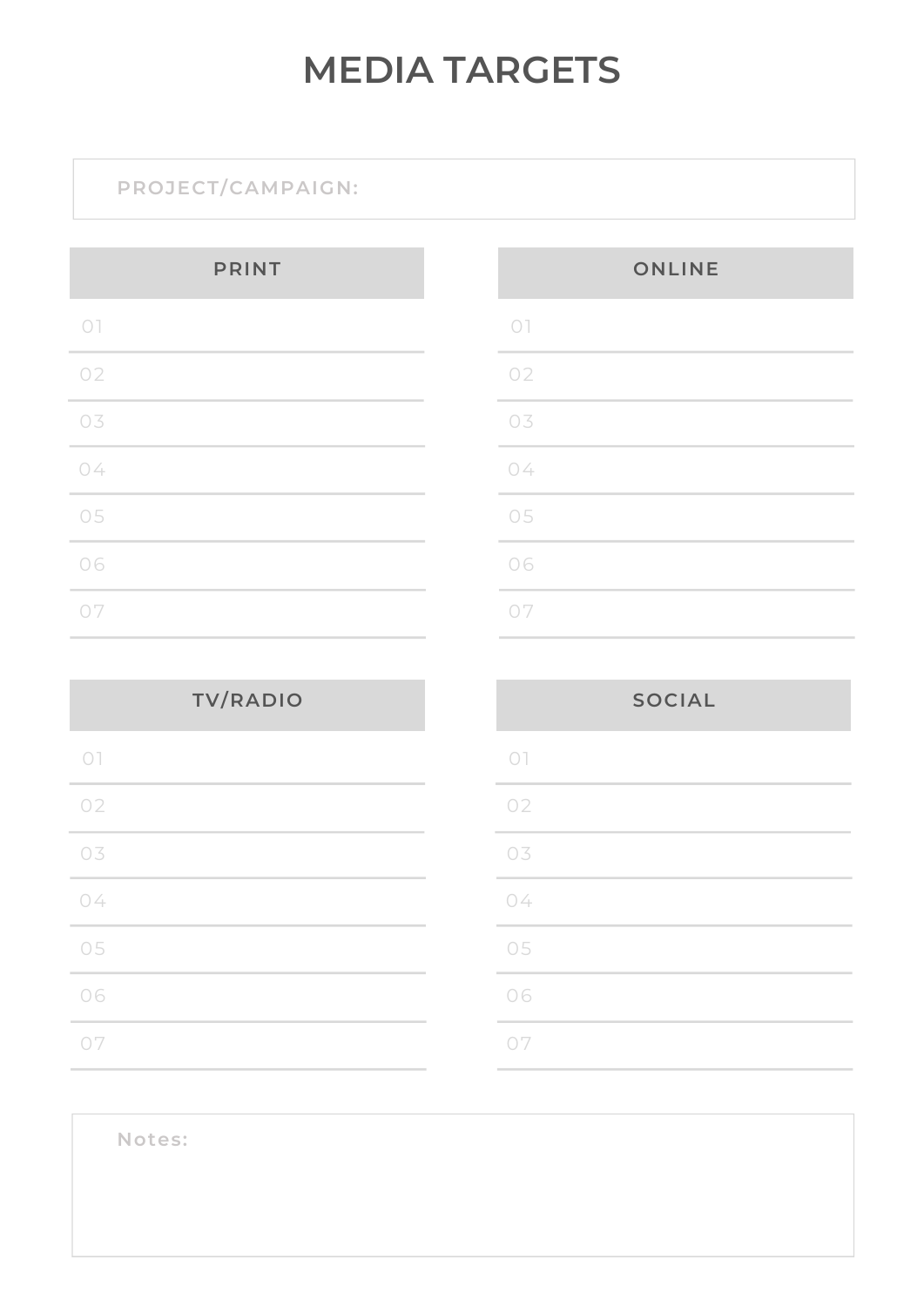## MONTHLY MEDIA PITCH LIST

| <b>MEDIA TARGET</b> | ANGLE 1 | ANGLE 2 | ANGLE 3 | ANGLE 4 |
|---------------------|---------|---------|---------|---------|
| <b>PUBLICATION</b>  |         |         |         |         |
| <b>PUBLICATION</b>  |         |         |         |         |
| <b>PUBLICATION</b>  |         |         |         |         |
| <b>PUBLICATION</b>  |         |         |         |         |
| <b>PUBLICATION</b>  |         |         |         |         |
| <b>PUBLICATION</b>  |         |         |         |         |
| <b>PUBLICATION</b>  |         |         |         |         |
| <b>PUBLICATION</b>  |         |         |         |         |
| <b>PUBLICATION</b>  |         |         |         |         |
| <b>PUBLICATION</b>  |         |         |         |         |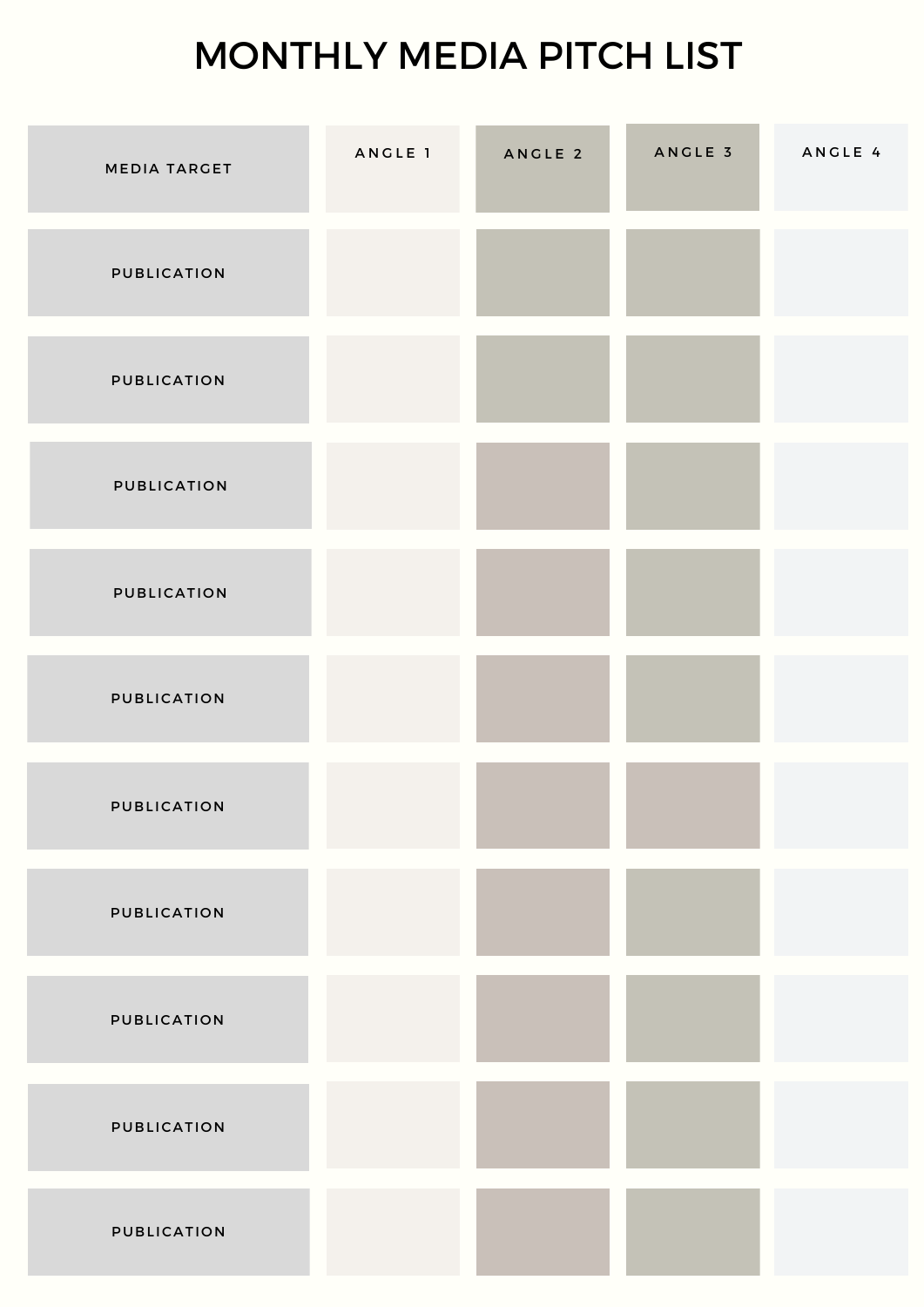## MEDIA GOALS

The Project/Campaign:

The Media Coverage Goal:

The Important News/Key Message:

The Strategy & The Pitch:

 $\Box$  $\blacksquare$  $\blacksquare$  $\overline{\phantom{a}}$ 

 $\mathcal{L}_{\mathcal{A}}$ 

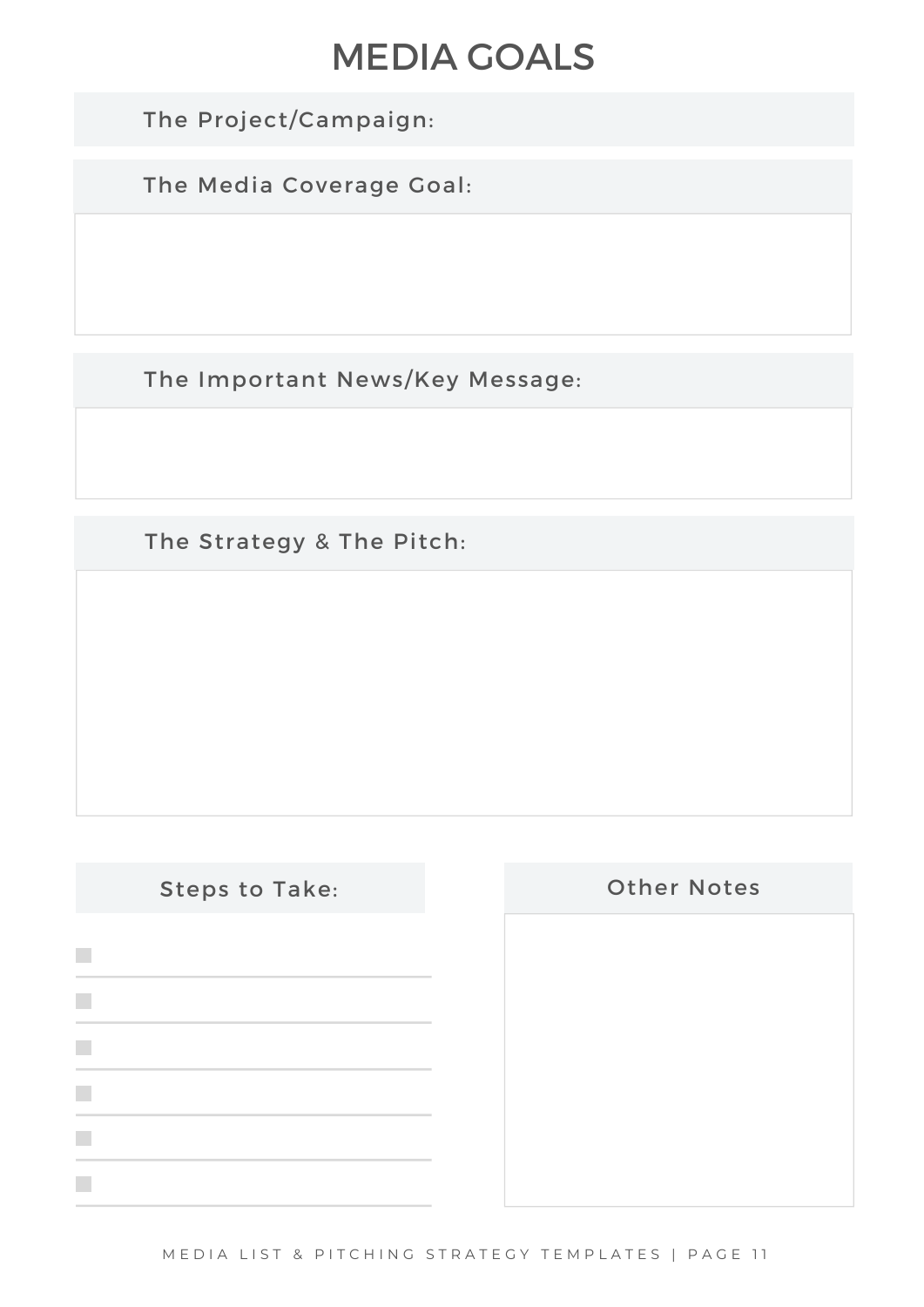**MEDIA PITCH TO DO LIST**

Date:

| MEDIA | <b>PROJECT</b>                                                                                                                            | $P$ <sup>T</sup> $C$ H |
|-------|-------------------------------------------------------------------------------------------------------------------------------------------|------------------------|
|       |                                                                                                                                           |                        |
|       |                                                                                                                                           |                        |
|       |                                                                                                                                           |                        |
|       |                                                                                                                                           |                        |
|       |                                                                                                                                           |                        |
|       |                                                                                                                                           |                        |
|       |                                                                                                                                           |                        |
|       |                                                                                                                                           |                        |
|       |                                                                                                                                           |                        |
|       | $\mathcal{L}(\mathcal{L}^{\mathcal{L}})$ and $\mathcal{L}^{\mathcal{L}}$ are the set of the set of the set of $\mathcal{L}^{\mathcal{L}}$ |                        |
|       |                                                                                                                                           |                        |
|       |                                                                                                                                           |                        |
|       |                                                                                                                                           |                        |
|       |                                                                                                                                           |                        |

M E D I A L I ST & P IT C H I N G STRATE G Y T E M P L A T E S | P A G E 11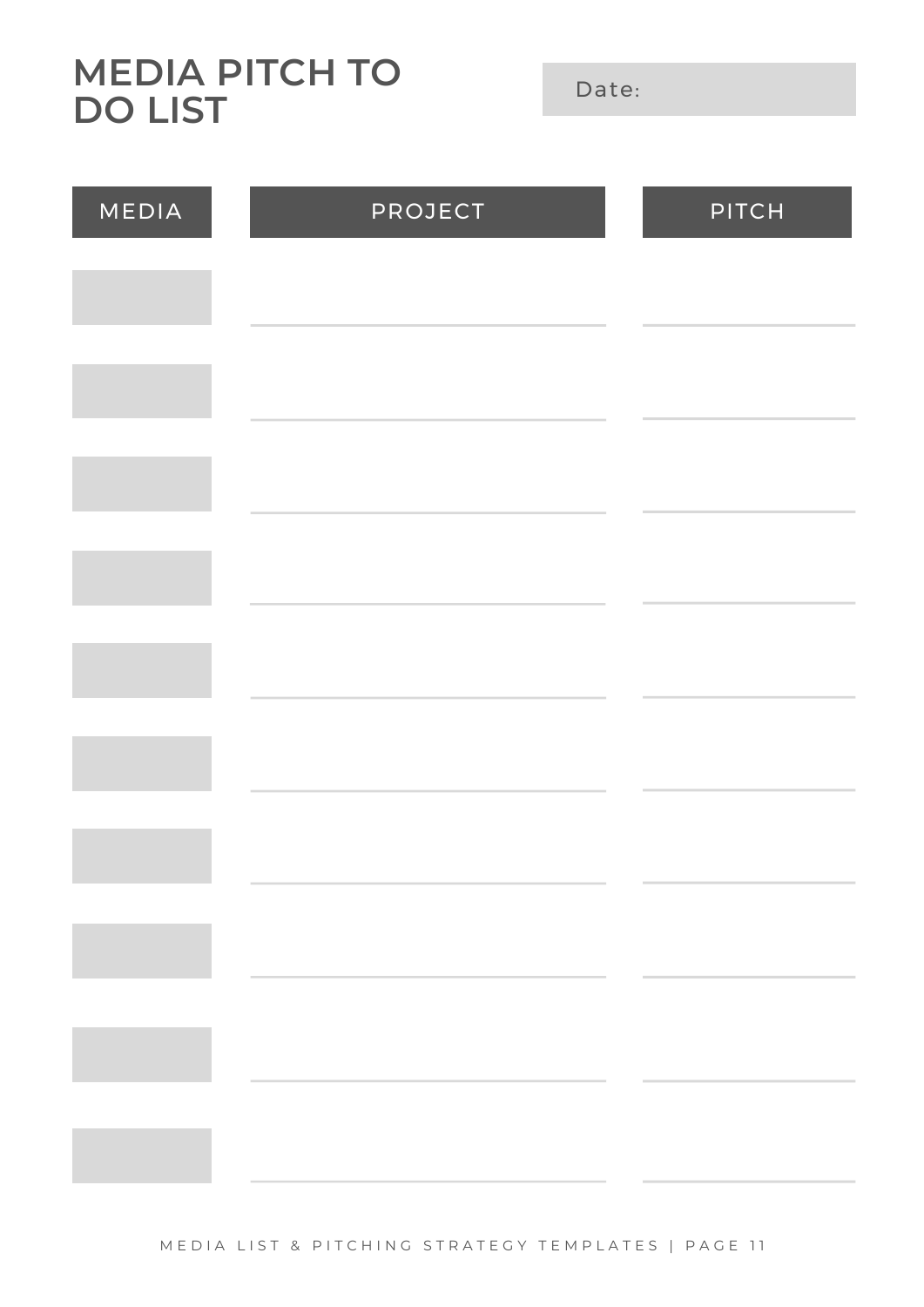## **MEDIA COVERAGE CAMPAIGN GOALS**



NOTES: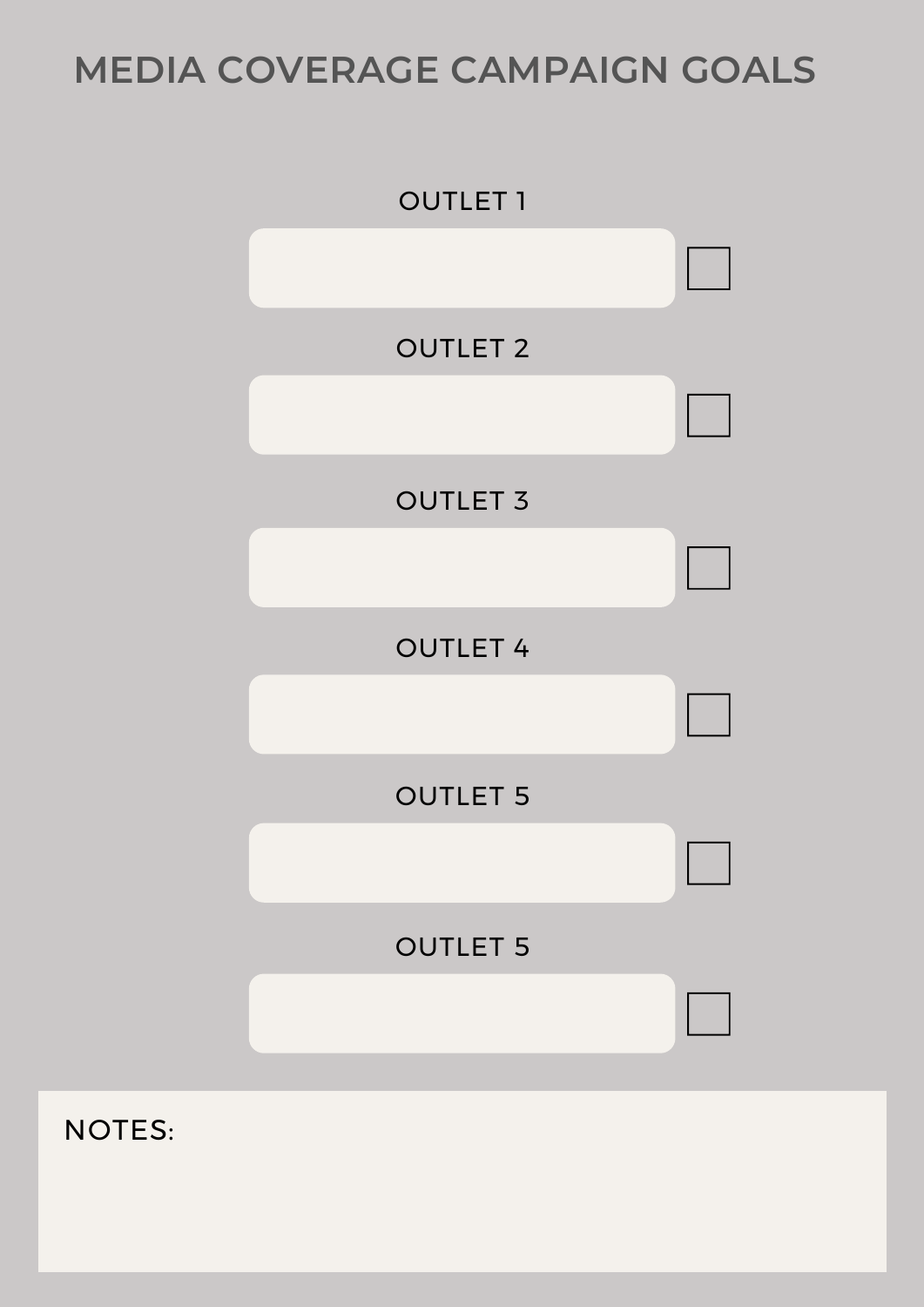## MEDIA TARGET OVERVIEW

| <b>DATE</b>                             | <b>PROJECT</b>                          |
|-----------------------------------------|-----------------------------------------|
| <b>STORY ANGLE 1 &amp; MEDIA TARGET</b> | <b>STORY ANGLE 2 &amp; MEDIA TARGET</b> |
|                                         |                                         |
| <b>STORY ANGLE 3 &amp; MEDIA TARGET</b> | <b>STORY ANGLE 4 &amp; MEDIA TARGET</b> |
|                                         |                                         |
| <b>STORY ANGLE 5 &amp; MEDIA TARGET</b> | <b>STORY ANGLE 6 &amp; MEDIA TARGET</b> |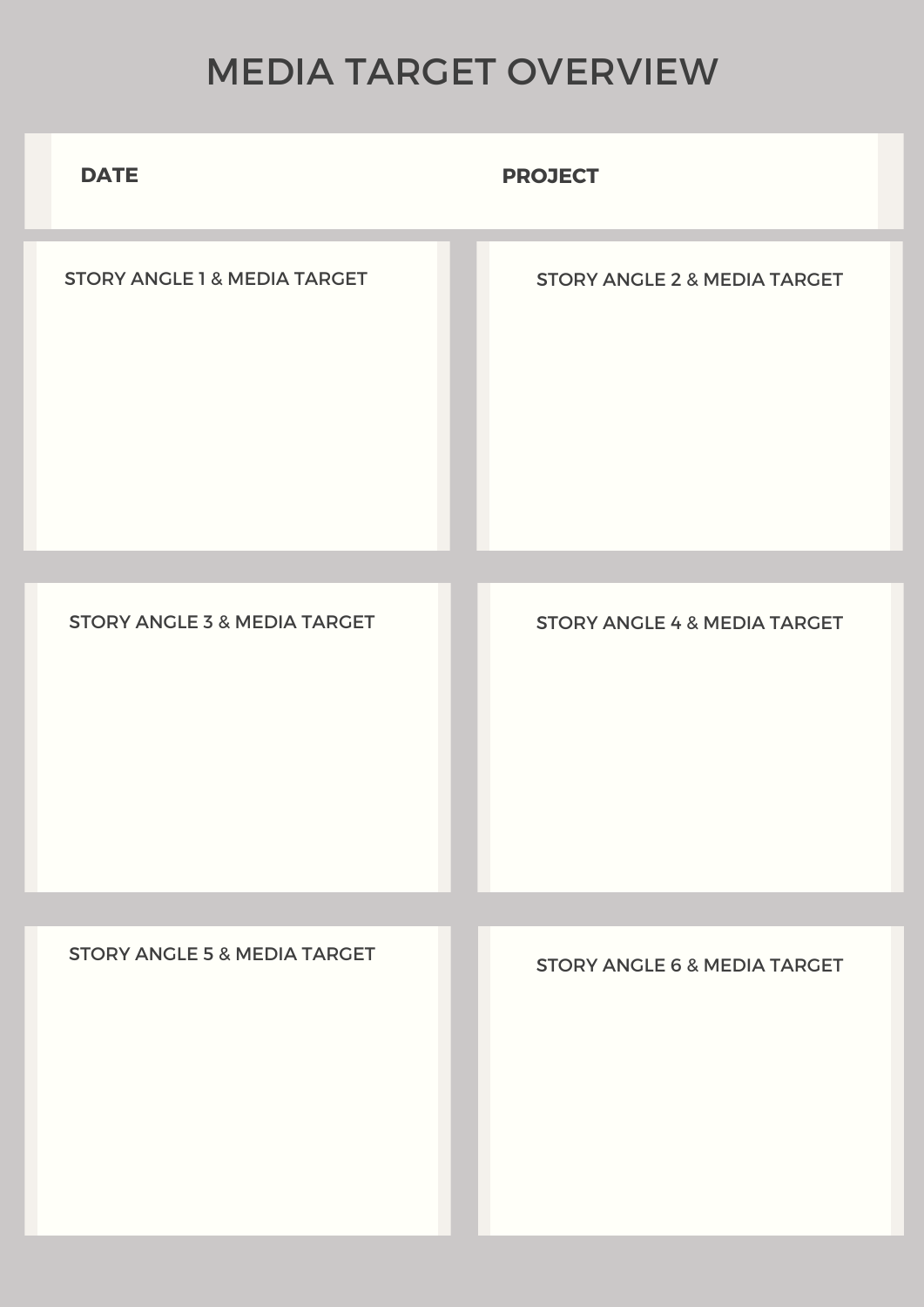**COVER PAGE**

# **THE PITCH FACILITATOR [PROJECT NAME]**

**CLIENT NAME GOES HERE**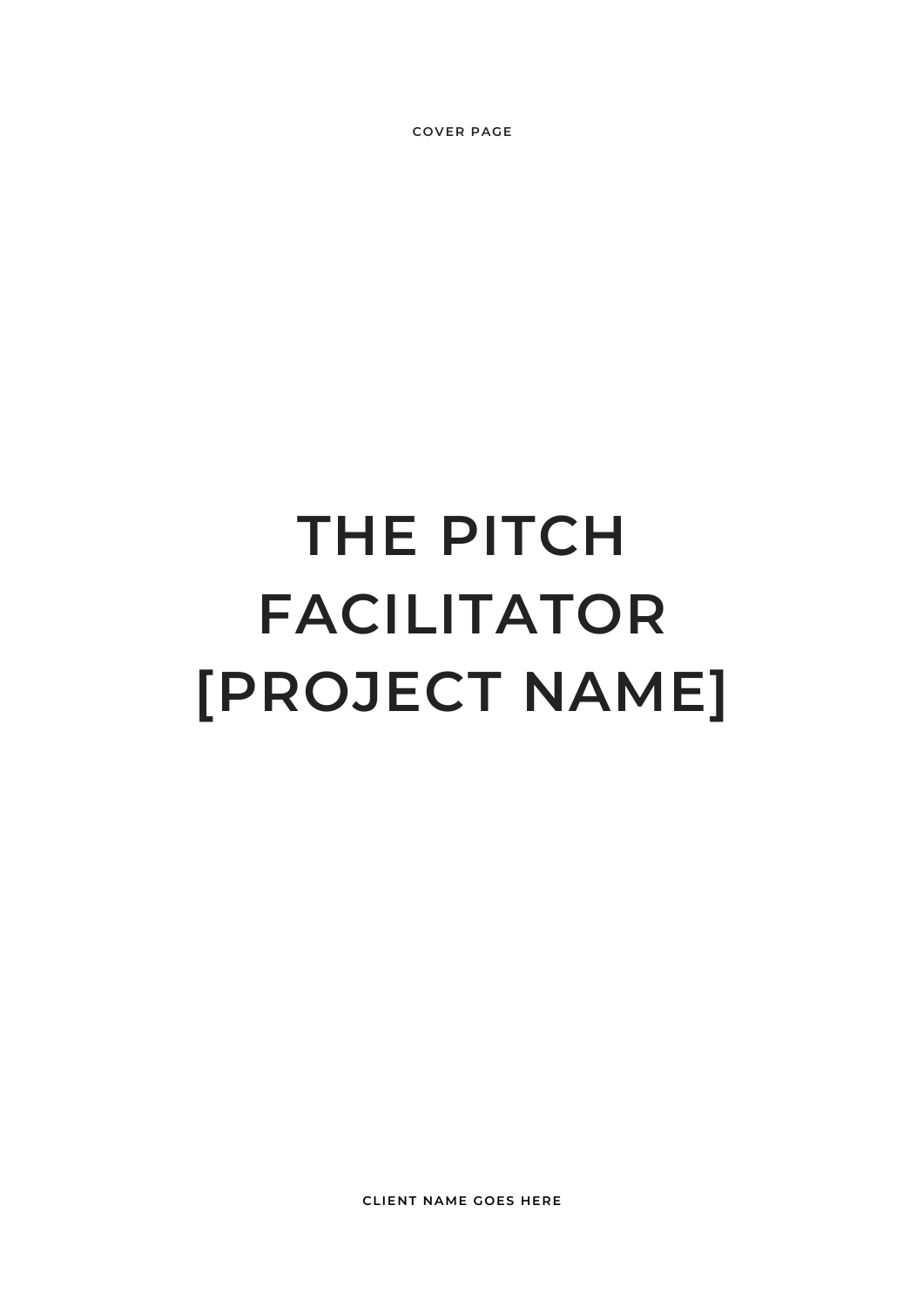# PITCH FACILITATOR

What is the news or educational and informative information that you would like to share?

Who would benefit most from knowing that news/information?

What publications is that target audience most likely to read?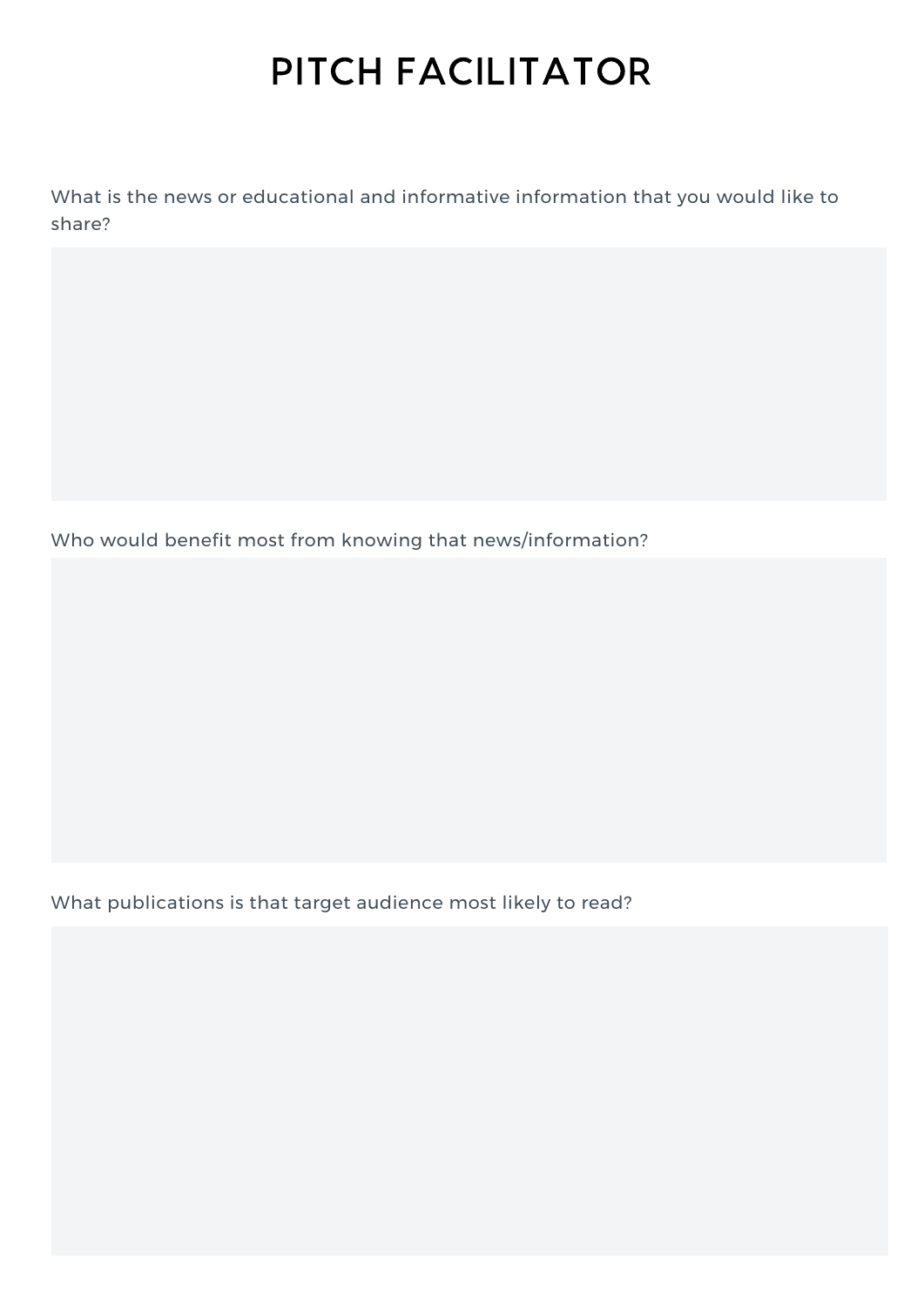## PITCH FACILITATOR

Can you see those publications running such news and in what capacity? Be honest.

Investigate the editors, editorial coordinator or journalists behind the type of news/stories/coverage that you can see potentially placing your story.

Can you confidently say that what you're pitching is news, educational, informative, enlightening, inspiring? Is it of value to the reader? Why? Why should anyone care? Is it fact based? Or is it an opinion piece? Dig deep and make sure you're not pitching a sales

message.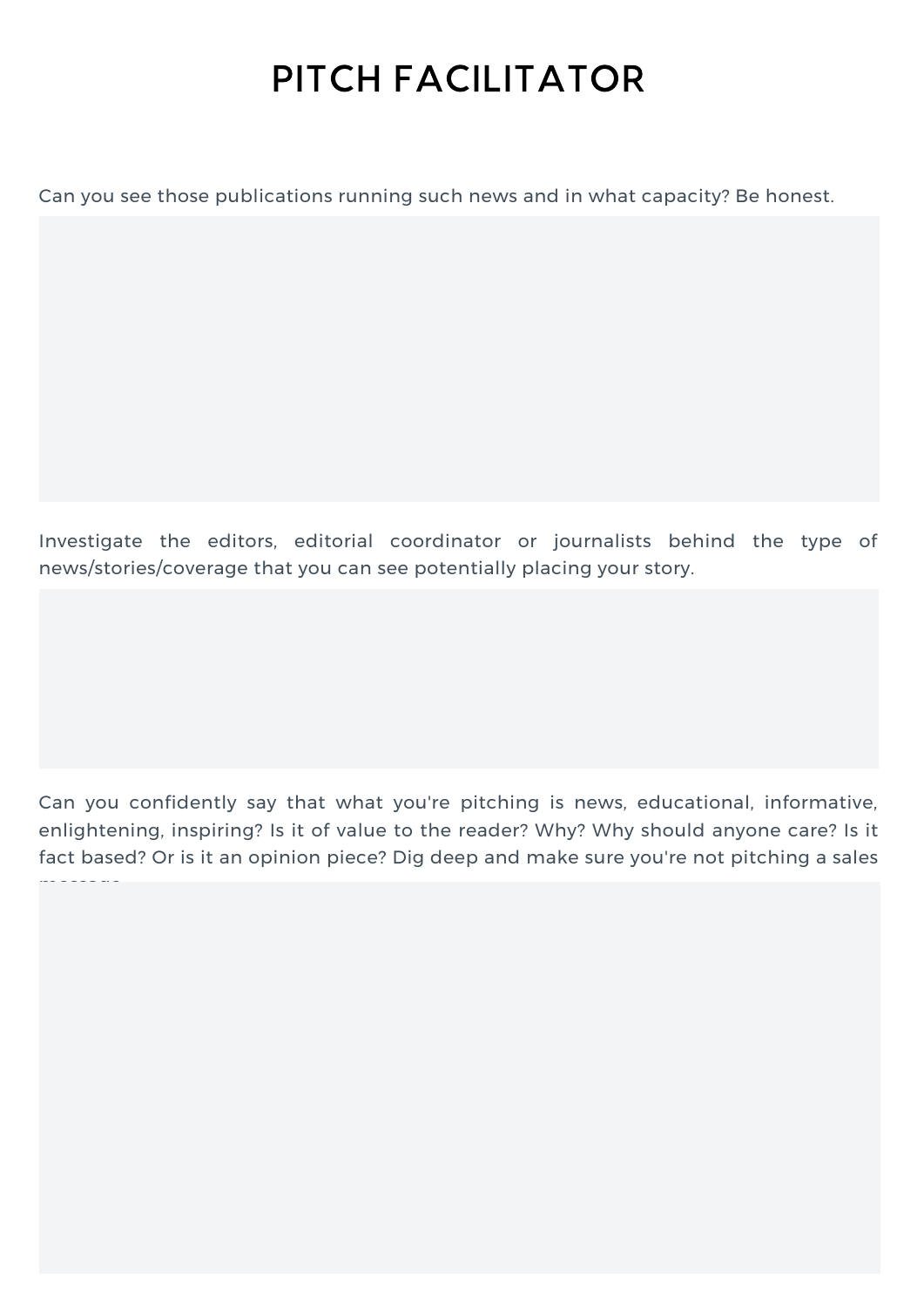# DEVELOPING A STORY

Take time to outline your angles so that you're prepared and have fully evolved the potential of your story. You should have multiple angles to ensure you're pitching something substantial and that could be cosidered and placed in various ways by different publications.

ANGLE ONE: I.E. HUMAN INTEREST ANGLE

ANGLE TWO: I.E. INDUSTRY TREND ANGLE

ANGLE THREE: I.E. EXPERT OPINION AND TALENT INTERVIEW ANGLE

ANGLE FOUR: I.E. HISTORY-BASED ANGLE IN ASSOCIATION WITH YOUR BUSINESS

ANGLE FIVE: I.E. PRODUCT OR SERVICE OR SPECIAL EVENT BASED NEWS ANGLE

ANGLE SIX: I.E. EXLUSIVE ELEMENT/ACCESS TO SOMETHING FOR THIS PUBLICATION ONLY/A REVEAL

ANGLE SEVEN: TOP TEN LIST OF TIPS, OR TOP TEN INSIGHTS, NEWS CURATED IN LIST FORMAT

ANGLE EIGHT: SURVEY RESULTS FROM CONSUMER RESEARCH WITHIN YOUR INDUSTRY

ANGLE NINE: ACCESS TO TALENT/EXPERT IN ASSOCIATION WITH AN EVERGREEN STORY WITH NEW SEASONAL ELEMENTS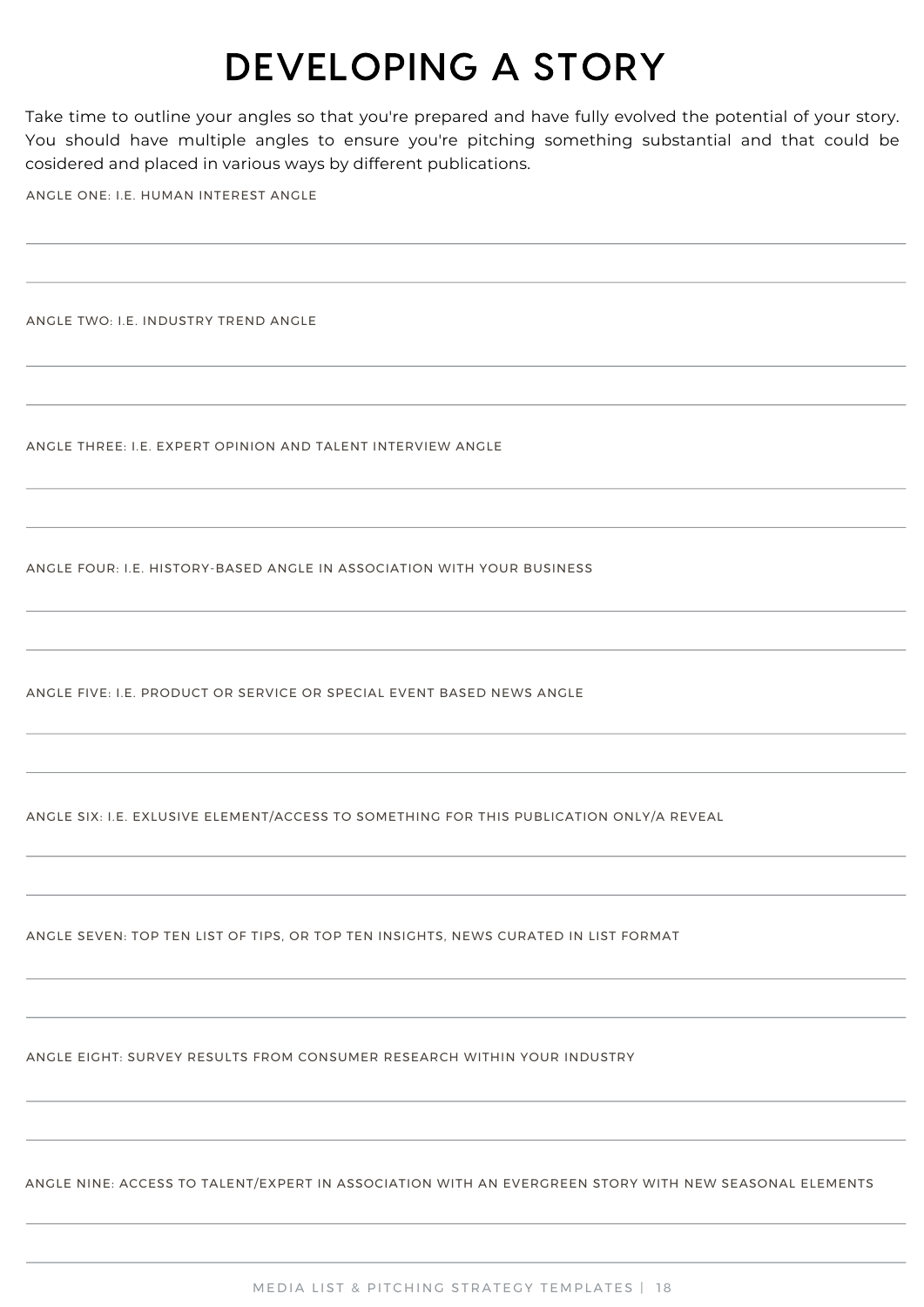# THE RARAPR PITCHING PROCESS

#### **PLAN**

Plan your story. Identify your goal and your ideal outcome. Move through the questions in the facilitator to help you unearth your story or prompt you to plan further.

#### **RESEARCH**

Research the facts that will help to support your story. Get around trade publications, major news outlets or lifestyle publications relevant to your industry and your story. Get familiar with the media landscape you're pitching to.

#### **DEVELOP KEY MESSAGES AND ANGLES**

Look into the who, what, where, when and why for your story to develop key messages and angles. Align them with key media who you know for sure have shown to be interested in such stories and editorial opportunities in the recent past.

### **PITCH & FOLLOW-UP**

Craft a compelling pitch that is thoughtful, tailored and considers the value that it could provide that journalist or media outlet. What have you got that they could want and how can it give-back to the readers of that publication?

#### **REALIGN, RESEARCH, PITCH, FOLLOW-UP & TRACK**

Media coverage results don't appear because you sent something to someone. The biggest part of the job at this point is still yet to be done. And that's in the follow-up, re-alignment, re-grouping, further research if required and re-targeting where appropriate.

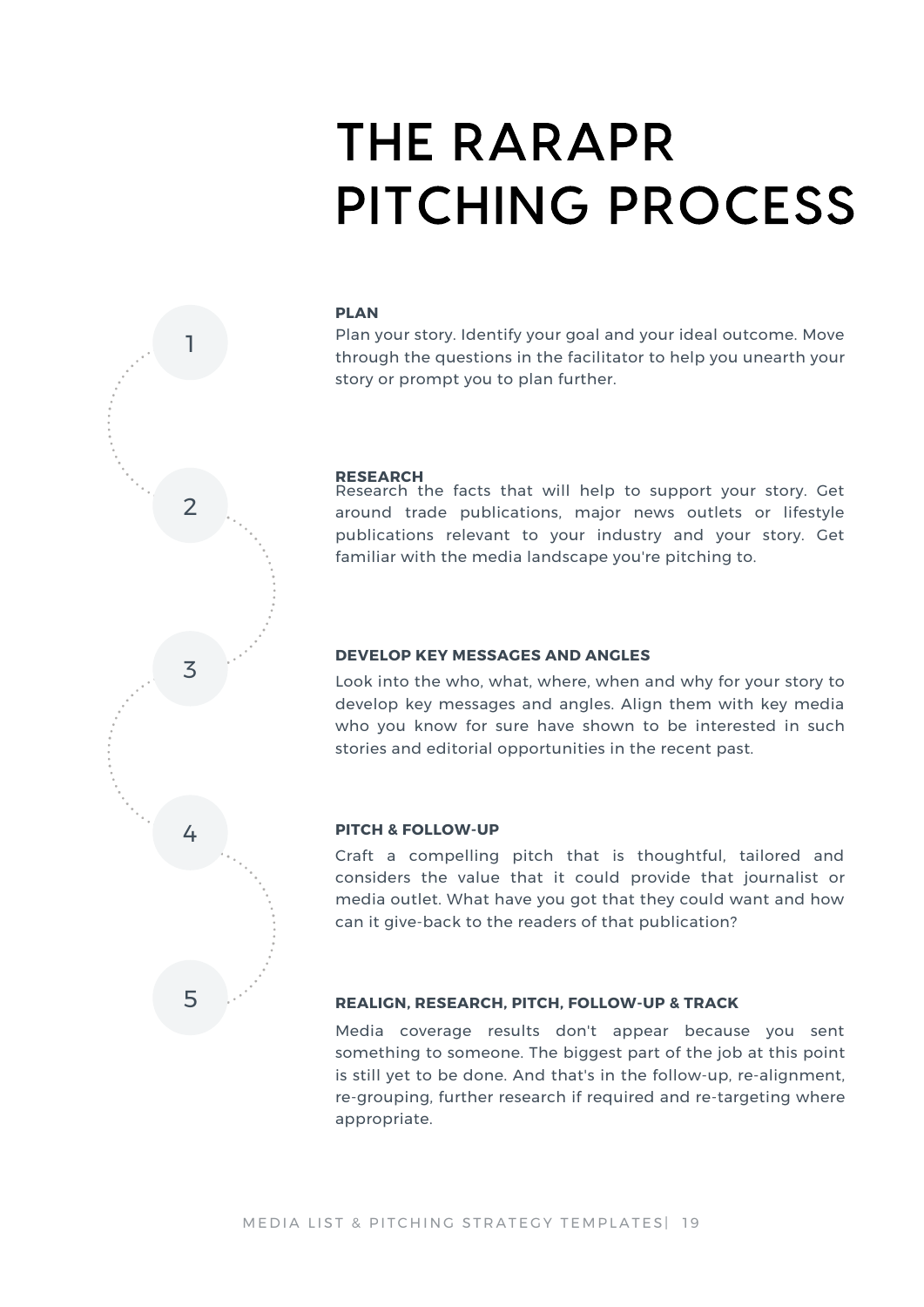# THE MEDIA LIST & PITCHING STRATEGY TEMPLATES **CHECKLIST**